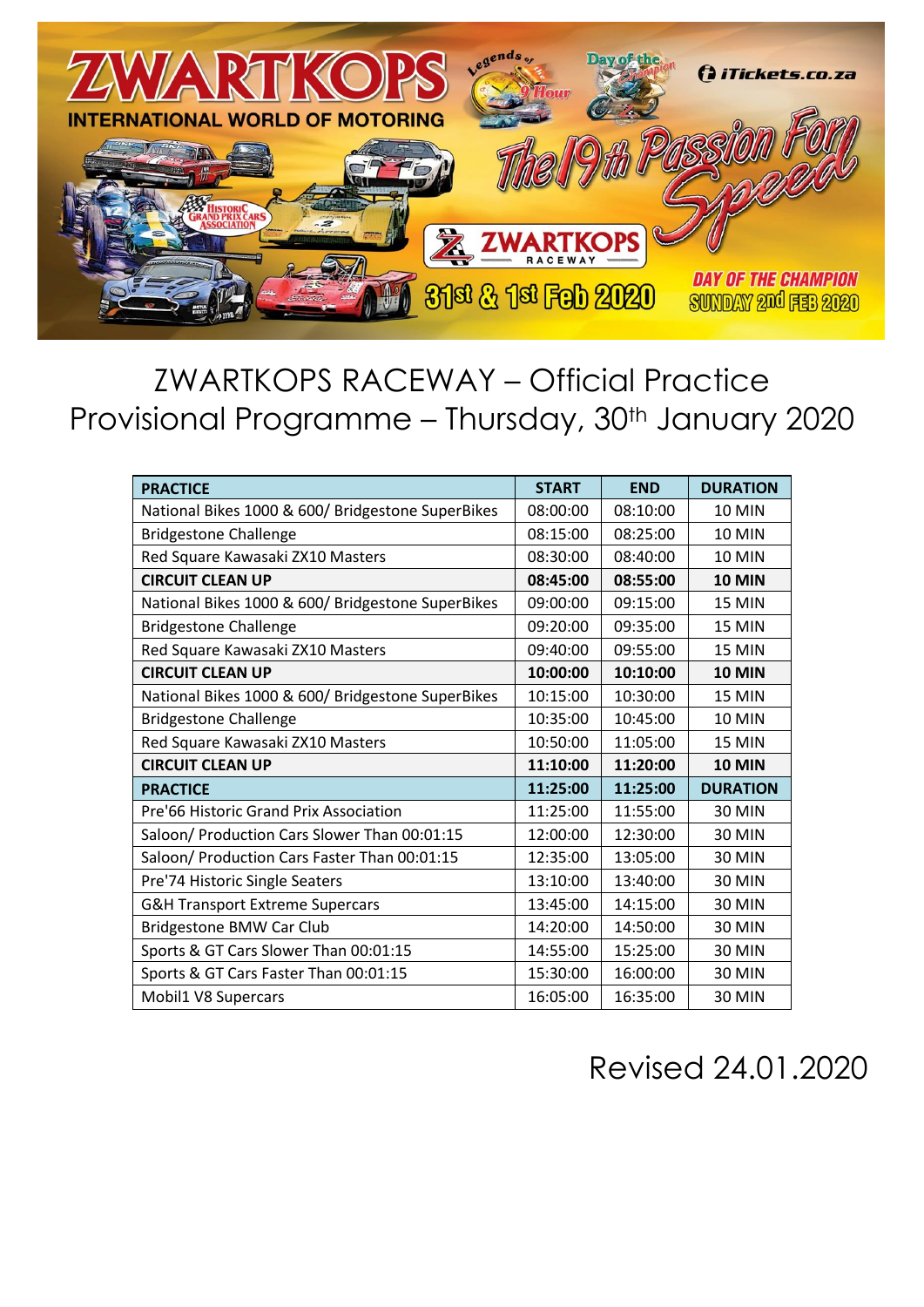

## ZWARTKOPS RACEWAY – Official Practice & Qualifying Provisional Programme – Friday, 31st January 2020

| <b>PRACTICE</b>                                                             | <b>START</b> | <b>END</b> | <b>DURATION</b> |
|-----------------------------------------------------------------------------|--------------|------------|-----------------|
| Saloon/ Production Cars Slower Than 00:01:15                                | 07:00:00     | 07:10:00   | <b>10 MIN</b>   |
| Saloon/ Production Cars Faster Than 00:01:15                                | 07:15:00     | 07:25:00   | <b>10 MIN</b>   |
| Pre'74 Historic Single Seaters                                              | 07:30:00     | 07:40:00   | <b>10 MIN</b>   |
| Mobil1 V8 Supercars                                                         | 07:45:00     | 07:55:00   | <b>10 MIN</b>   |
| Pre'66 Historic Grand Prix Association                                      | 08:00:00     | 08:10:00   | <b>10 MIN</b>   |
| Bridgestone BMW Car Club                                                    | 08:15:00     | 08:25:00   | <b>10 MIN</b>   |
| G&H Transport Extreme Supercars                                             | 08:30:00     | 08:40:00   | <b>10 MIN</b>   |
| Sports & GT Cars Slower Than 00:01:15                                       | 08:45:00     | 08:55:00   | <b>10 MIN</b>   |
| Sports & GT Cars Faster Than 00:01:15                                       | 09:00:00     | 09:10:00   | <b>10 MIN</b>   |
| <b>On Track Events</b>                                                      | 09:15:00     | 09:25:00   | <b>10 MIN</b>   |
| <b>CIRCUIT CLEAN UP</b>                                                     | 09:30:00     | 09:40:00   | <b>10 MIN</b>   |
| <b>Pursuit Series</b>                                                       | 09:45:00     | 09:55:00   | <b>10 MIN</b>   |
| SKF Pre'66/68 LITTLE Giants                                                 | 10:00:00     | 10:10:00   | <b>10 MIN</b>   |
| Pre'81 HRSA Production Cars (Classes C,D,E,F)                               | 10:15:00     | 10:25:00   | <b>10 MIN</b>   |
| The Greats of the Past / Pre'81 HRSA Class G & H / Midvaal Historics        | 10:30:00     | 10:40:00   | <b>10 MIN</b>   |
| <b>Bridgestone BMW Car Club</b>                                             | 10:45:00     | 10:55:00   | <b>10 MIN</b>   |
| Pre'74 Historic Single Seaters                                              | 11:00:00     | 11:10:00   | <b>10 MIN</b>   |
| Pre'74 International Sports Racing Prototypes (incl. Group5 Production Cars |              |            |                 |
| and Pre'90 SP & GT)                                                         | 11:15:00     | 11:25:00   | <b>10 MIN</b>   |
| Mobil1 V8 Supercars                                                         | 11:30:00     | 11:40:00   | <b>10 MIN</b>   |
| SKF Pre'66 Legends of the 9 HOUR (incl. U2)                                 | 11:45:00     | 11:55:00   | <b>10 MIN</b>   |
| Pre'66 Historic Grand Prix Association                                      | 12:00:00     | 12:10:00   | <b>10 MIN</b>   |
| G&H Transport Extreme Supercars                                             | 12:15:00     | 12:25:00   | <b>10 MIN</b>   |
| CASTROL Pre'66/68 Le Mans Sports & GT (45 Minute)                           | 12:30:00     | 12:40:00   | <b>10 MIN</b>   |
| <b>On Track Events</b>                                                      | 12:45:00     | 12:55:00   | <b>10 MIN</b>   |
| <b>QUALIFYING</b>                                                           | <b>START</b> | <b>END</b> | <b>DURATION</b> |
| Pre'74 International Sports Racing Prototypes (incl. Group5 Production Cars |              |            |                 |
| and Pre'90 SP & GT)                                                         | 13:00:00     | 13:20:00   | <b>20 MIN</b>   |
| Pre'74 Historic Single Seaters                                              | 13:25:00     | 13:45:00   | <b>20 MIN</b>   |
| <b>G&amp;H Transport Extreme Supercars</b>                                  | 13:50:00     | 14:10:00   | 21 MIN          |
| <b>Bridgestone BMW Car Club</b>                                             | 14:15:00     | 14:35:00   | 22 MIN          |
| SKF Pre'66/68 LITTLE Giants                                                 | 14:40:00     | 15:00:00   | 23 MIN          |
| CASTROL Pre'66/68 Le Mans Sports & GT (45 Minute)                           | 15:05:00     | 15:25:00   | 24 MIN          |
| Pre'66 Historic Grand Prix Association                                      | 15:30:00     | 15:50:00   | <b>25 MIN</b>   |
| Mobil1 V8 Supercars                                                         | 15:55:00     | 16:15:00   | 26 MIN          |
| SKF Pre'66 Legends of the 9 HOUR (incl. U2)                                 | 16:20:00     | 16:40:00   | 27 MIN          |
| Pre'81 HRSA Production Cars (Classes C,D,E,F)                               | 16:45:00     | 17:05:00   | 28 MIN          |
| The Greats of the Past / Pre'81 HRSA Class G & H / Midvaal Historics        | 17:10:00     | 17:30:00   | 29 MIN          |
| <b>Pursuit Series</b>                                                       | 17:35:00     | 17:55:00   | 30 MIN          |